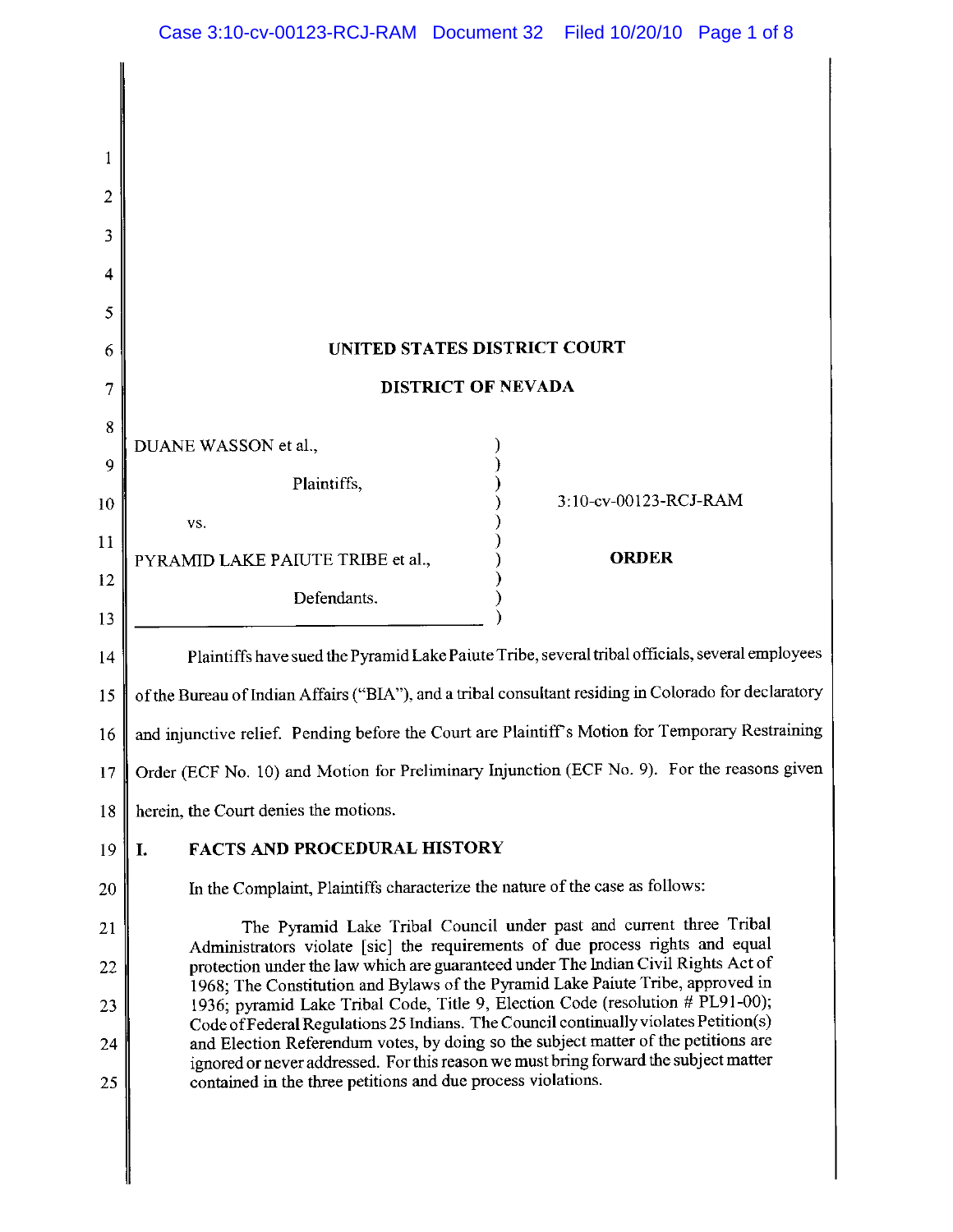(Compl. 5 ¶ B.1, ECF No. 4). The Complaint is 242 pages long. Count 1 for violation of due  $\mathbf{1}$ process rights [under the Indian Civil Rights Act of 1968 ("ICRA")] is listed on page six. This count  $\overline{2}$ is immediately followed by approximately 100 pages of various evidence not independently marked  $\overline{3}$ as exhibits, after which the Complaint continues. Count 2 for violation of due process rights [under  $\overline{\mathbf{4}}$ the Constitution of the Pyramid Lake Paiute Tribe] then appears on a page of the evidence, and this 5 is followed by approximately 100 more pages of evidence before the Complaint resumes and 6  $\overline{\tau}$ concludes. Plaintiffs allege to have exhausted administrative, tribal court, and tribal appellate court 8 remedies.

The present motion for a TRO lists seven causes of action, which are not commensurate with 9 those in the Complaint: (1) violation of the right to petition the government for redress of grievances 10 under the United States Constitution and Pyramid Lake Constitution and Bylaws; (2) violation of 11 Public Law 101-618; (3) an unconstitutional taking under the Fifth and Fourteenth Amendments 12 based on the BIA's failure to reimburse Plaintiffs for funds the BIA paid to an attorney—who it was 13 later discovered was unlicensed to practice law—to represent the Tribe in a water rights matter;  $(4)$  $14$ unconstitutional taking of water rights under the United States Constitution; (5) procedural due 15 process violations under the Fifth and Fourteenth Amendments; (6) [redundant with (4)]; and (7) 16 Injunctive and Declaratory Relief. The motion must be read in light of the Complaint, which pleads  $17$ only violations of due process rights under the ICRA and the Constitution of the Pyramid Lake 18 Paiute Tribe. The motions for a TRO and a preliminary injunction do not amend the Complaint. 19

20

II.

## **LEGAL STANDARDS**

Under Fed. R. Civ. P. 65(b), a plaintiff must make a showing that immediate and irreparable 21 injury, loss, or damage will result to plaintiff without a temporary restraining order. Temporary 22 restraining orders are governed by the same standard applicable to preliminary injunctions. See Cal. 23

24

<sup>&</sup>lt;sup>1</sup>Plaintiffs appear to admit that the BIA, who originally paid the funds, has been repaid 25 these funds through the attorney's insurance. This cause of action is unintelligible as stated.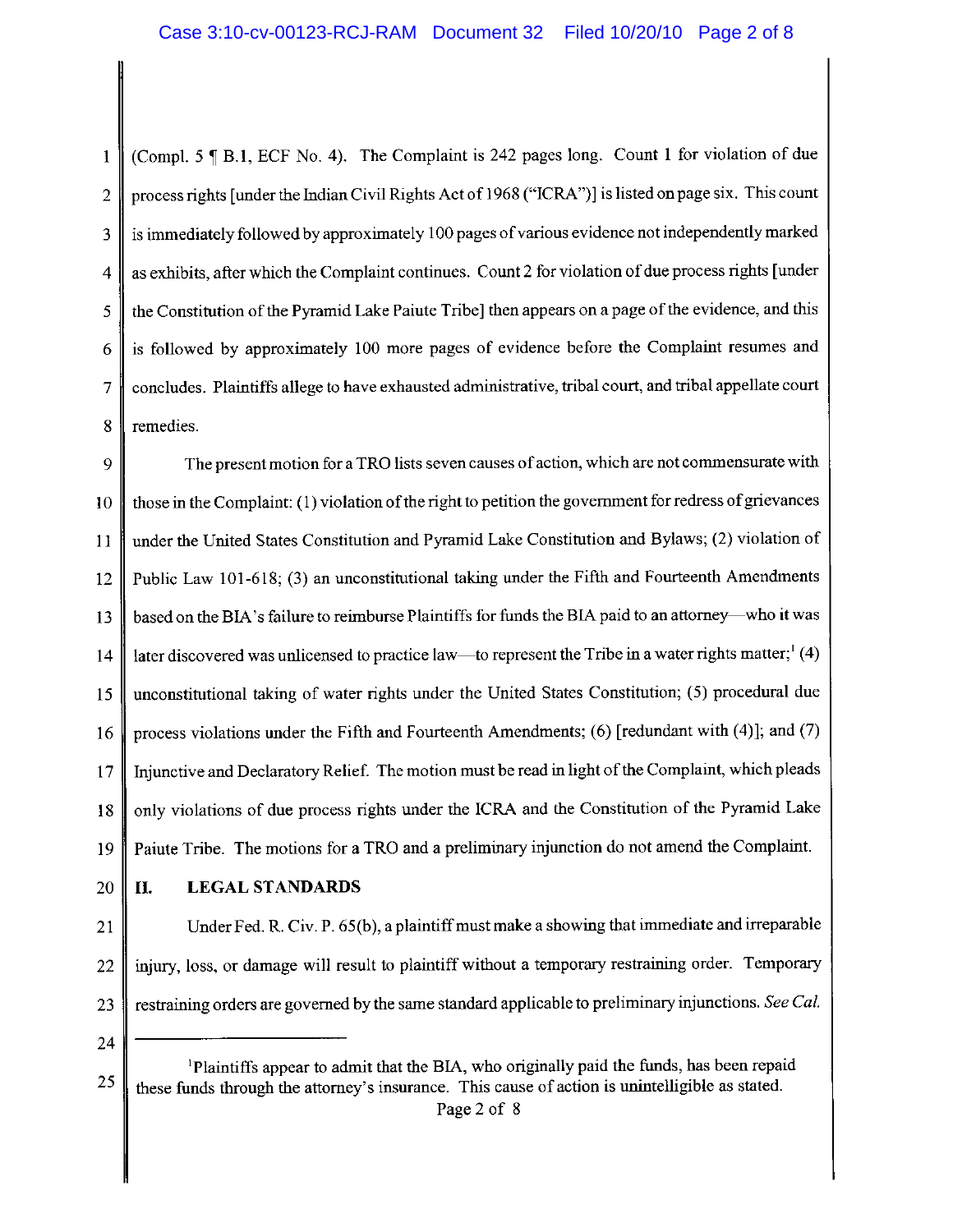| Indep. Sys. Operator Corp. v. Reliant Energy Servs., Inc., 181 F. Supp. 2d 1111, 1126 (E.D. Cal.                                                                                      |  |  |  |  |  |  |
|---------------------------------------------------------------------------------------------------------------------------------------------------------------------------------------|--|--|--|--|--|--|
| 2001) ("The standard for issuing a preliminary injunction is the same as the standard for issuing a                                                                                   |  |  |  |  |  |  |
| temporary restraining order."). The standard for obtaining ex parte relief under Rule 65 is very                                                                                      |  |  |  |  |  |  |
| stringent. Reno Air Racing Ass'n v. McCord, 452 F.3d 1126, 1130 (9th Cir. 2006). The temporary                                                                                        |  |  |  |  |  |  |
| restraining order "should be restricted to serving [its] underlying purpose of preserving the status quo                                                                              |  |  |  |  |  |  |
| and preventing irreparable harm just so long as is necessary to hold a hearing, and no longer."                                                                                       |  |  |  |  |  |  |
| Granny Goose Foods, Inc. v. Bhd. of Teamsters & Auto Truck Drivers Local No. 70, 415 U.S. 423,                                                                                        |  |  |  |  |  |  |
| 439 (1974).                                                                                                                                                                           |  |  |  |  |  |  |
| The Ninth Circuit in the past set forth two separate sets of criteria for determining whether                                                                                         |  |  |  |  |  |  |
| to grant preliminary injunctive relief:                                                                                                                                               |  |  |  |  |  |  |
| Under the traditional test, a plaintiff must show: (1) a strong likelihood of<br>success on the merits, (2) the possibility of irreparable injury to plaintiff if                     |  |  |  |  |  |  |
| preliminary relief is not granted, (3) a balance of hardships favoring the plaintiff, and<br>(4) advancement of the public interest (in certain cases). The alternative test requires |  |  |  |  |  |  |
| that a plaintiff demonstrate either a combination of probable success on the merits<br>and the possibility of irreparable injury or that serious questions are raised and the         |  |  |  |  |  |  |
| balance of hardships tips sharply in his favor.                                                                                                                                       |  |  |  |  |  |  |
| Taylor v. Westly, 488 F.3d 1197, 1200 (9th Cir. 2007). "These two formulations represent two                                                                                          |  |  |  |  |  |  |
| points on a sliding scale in which the required degree of irreparable harm increases as the probability                                                                               |  |  |  |  |  |  |
| of success decreases." Id.                                                                                                                                                            |  |  |  |  |  |  |
| The Supreme Court recently reiterated, however, that a plaintiff seeking an injunction must                                                                                           |  |  |  |  |  |  |
| demonstrate that irreparable harm is "likely," not just possible. Winter v. NRDC, 129 S. Ct. 365,                                                                                     |  |  |  |  |  |  |
| 374–76 (2008) (rejecting the Ninth Circuit's alternative "sliding scale" test). The Ninth Circuit has                                                                                 |  |  |  |  |  |  |
| explicitly recognized that its "possibility" test was "definitively refuted" in Winter, and that "[t]he                                                                               |  |  |  |  |  |  |
| proper legal standard for preliminary injunctive relief requires a party to demonstrate 'that he is                                                                                   |  |  |  |  |  |  |
| likely to succeed on the merits, that he is likely to suffer irreparable harm in the absence of                                                                                       |  |  |  |  |  |  |
| preliminary relief, that the balance of equities tips in his favor, and that an injunction is in the public                                                                           |  |  |  |  |  |  |
| interest." Stormans, Inc. v. Selecky, 586 F.3d 1109, 1127 (9th Cir. 2009) (quoting Winter, 129 S.<br>Page 3 of 8                                                                      |  |  |  |  |  |  |
|                                                                                                                                                                                       |  |  |  |  |  |  |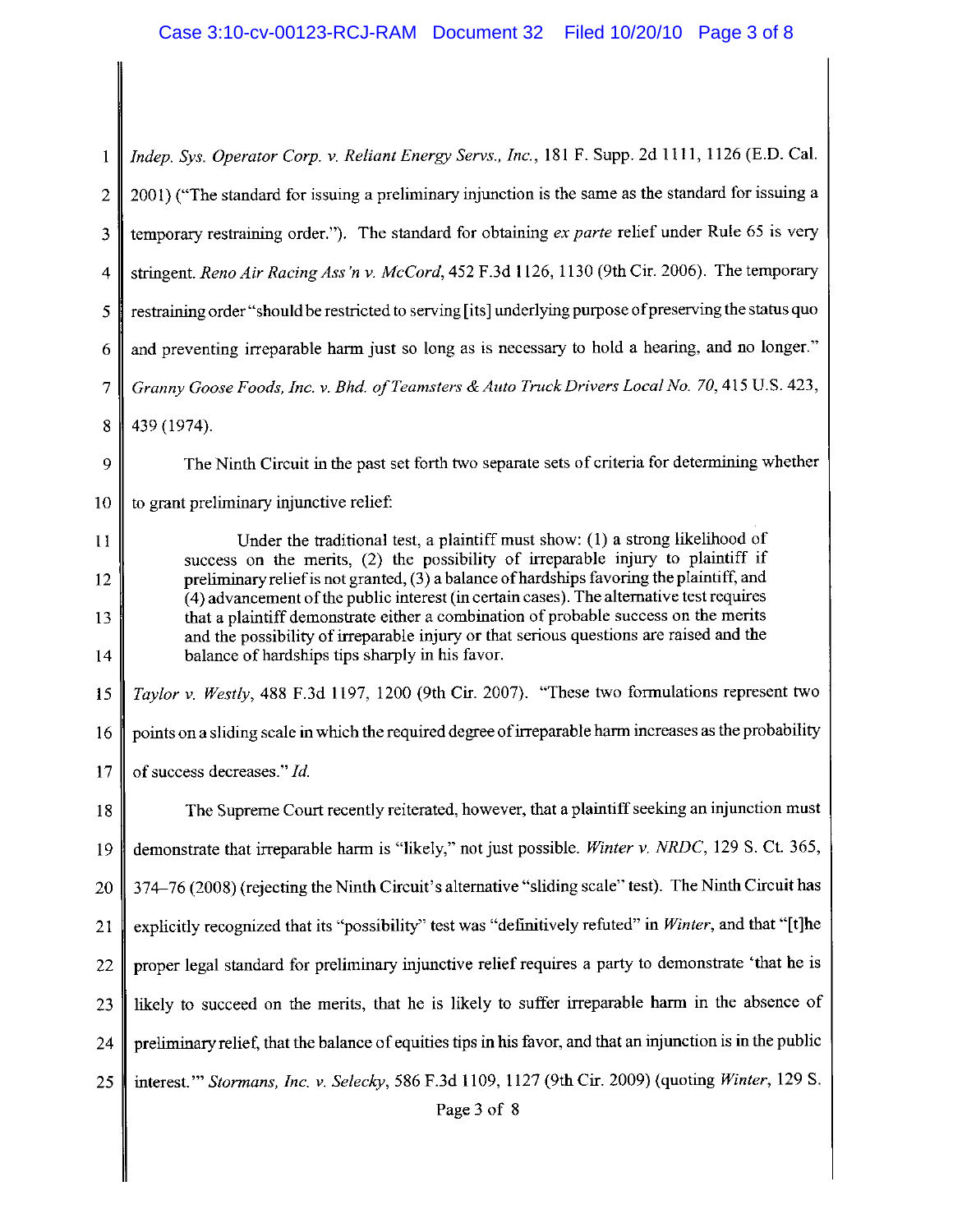Ct. at 374) (reversing a district court's use of the Ninth Circuit's pre-Winter, "sliding-scale" standard  $\mathbf{1}$ and remanding for application of the proper standard).  $\overline{2}$ 

A recent Ninth Circuit ruling relying largely on the dissenting opinion in Winter parsed the 3 language of Winter and subsequent Ninth Circuit rulings and determined that the sliding scale test 4 remains viable when there is a lesser showing of likelihood of success on the merits amounting to 5 "serious questions." but not when there is a lesser showing of likelihood of irreparable harm. See 6 Alliance for the Wild Rockies v. Cottrell, No. 09-35756, 2010 WL 3665149, at \*5-7 (9th Cir. July  $\overline{7}$ 28, 2010, amended Sept. 22, 2010). As a preliminary matter, to the extent this interpretation of 8 Winter is inconsistent with that in Selecky, Selecky controls. See Miller v. Gammie, 335 F.3d 889, 9 899 (9th Cir. 2003) (en banc) (holding that, in the absence of an intervening Supreme Court decision,  $10$ only the en banc court may overrule a decision by a three-judge panel). 11

In any case, the Supreme Court has made clear that a movant "must establish that he is likely 12 to succeed on the merits, that he is likely to suffer irreparable harm in the absence of preliminary 13 relief, that the balance of equities tips in his favor, and that an injunction is in the public interest."  $14$ Winter, 129 S. Ct. at 374 (citing Munaf v. Geren, 128 S. Ct. 2207, 2218-19 (2008); Amoco Prod. 15 Co. v. Gambell, 480 U.S. 531, 542 (1987); Weinberger v. Romero-Barcelo, 456 U.S. 305, 311-12 16 (1982)) (emphasis added). The Supreme Court in Winter recited the four prongs of the test in the 17 conjunctive, and it specifically used the word "likely" twice, once to modify the success-on-the-18 merits prong, and again to modify the irreparable-injury prong. It is almost inconceivable that it did 19 so inadvertently or that it was unaware of the grammatical import of this formulation. Immediately 20 after reciting the standard, the Court rejected the "possibility" standard as to the irreparable-injury 21 prong as "too lenient" precisely because the "frequently reiterated" four-prong test modifies that 22 prong with the word "likely," which the Court emphasized in the opinion. See id. at 375. The test 23 modifies the success-on-the-merits prong the same way. 24

25

In summary, to satisfy Winter, the movant must show that he is "likely" to succeed on the Page 4 of 8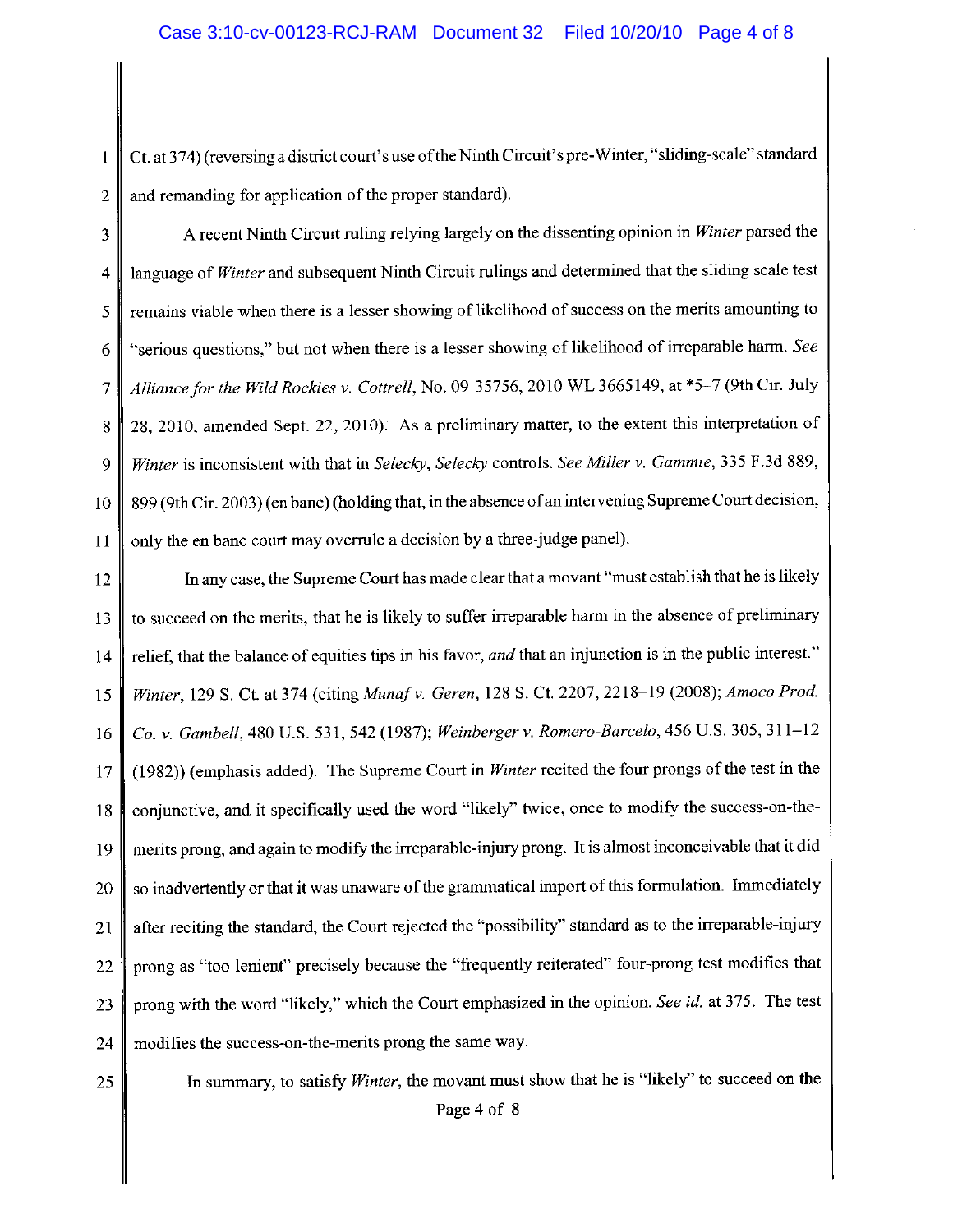merits. To the extent the Cottrell court meant to imply that its "serious questions" standard was a  $\mathbf{1}$ lesser standard than "likely," it is inconsistent with Winter and Selecky. This Court must reconcile  $\overline{2}$ the cases by interpreting the Cottrell "serious questions" requirement to be in harmony with the 3 Winter/Selecky "likelihood" standard, not as being in competition with it. The movant must 4 therefore show that there are serious questions as to the merits, such that his success is likely. A 5 claim can be weaker on the merits than it would normally need to be if it raises "serious questions" 6  $\overline{7}$ and the amount of harm the injunction will prevent is very great, but the chance of success on the 8 merits cannot be weaker than "likely." Winter, 129 S. Ct. at 374.

9 Ш. **ANALYSIS** 

10 Plaintiffs cannot succeed on the merits of the Complaint as written. Congress has plenary power over the Indian tribes, see, e.g., Lone Wolf v. Hitchcock, 187 U.S. 553, 565 (1903), which 11 under American law exist as "domestic dependent nations," Cherokee Nation v. Georgia, 30 U.S. 12 1, 17 (1831). As a starting point in American history, tribes existed as sovereign nations. *Id.* at 13 59–60. However, the tribes' sovereignty has been "necessarily diminished" via conquest by other 14 15 sovereigns, such as England, France, Holland, Spain, and Portugal, all of whom recognized the principal that a conquered people retained the right to occupy the land, but that certain aspects of 16 sovereignty became forfeit. Johnson v. McIntosh, 21 U.S. 543, 574–76 (1823). Congressionally 17 recognized tribes retain all aspects of sovereignty they enjoyed as independent nations before they 18 were conquered, with three exceptions: (1) they may not engage in foreign commerce or other 19 foreign relations, see Worcester v. Georgia, 31 U.S. 515, 559 (1832); (2) they may not alienate fee 20 simple title to tribal land without the permission of Congress, see McIntosh, 21 U.S. at 574; and (3) 21 Congress may strip a tribe of any other aspect of sovereignty at its pleasure, see Oliphant v. 22 Suguamish Indian Tribe, 435 U.S. 191, 208 (1978), superseded on other grounds by 25 U.S.C. 23  $\S$  1301(2), (4) (1990). In summary, any aspects of sovereignty consistent with the tribes' dependent 24 25 status, and which have not been taken away by Congress, remain with the tribes.

Page 5 of 8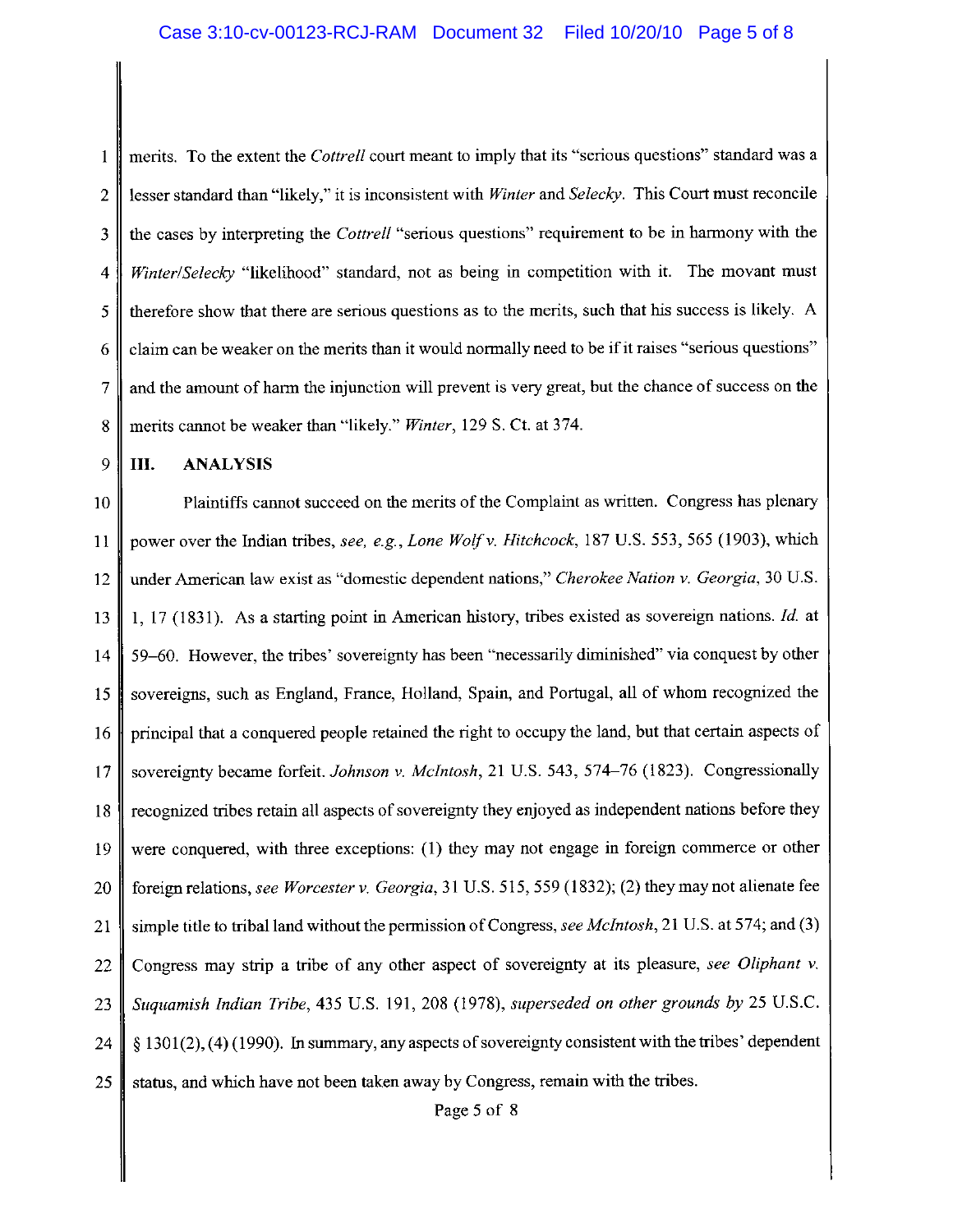Because the tribes retain their sovereignty generally, and because this sovereignty predates  $\mathbf{1}$ the Constitution and does not depend upon it, the Constitution does not bind tribal governments with  $\overline{2}$ respect to tribe members. Talton v. Mayes, 163 U.S. 376, 382-84 (1896). Plaintiffs' claims against 3 tribal officials under the due process clauses (or any other provisions) of the United States  $\overline{\mathbf{4}}$ Constitution therefore fail as a matter of law. In 1968, Congress passed the ICRA to provide certain 5 protections for Indians as against their own tribal governments. These protections roughly parallel 6 the protections afforded by the Bill of Rights as against the federal and state governments, but the  $\overline{7}$ only remedy available under the ICRA is habeas corpus. Injunctive and declaratory relief, as 8 Plaintiffs request, are not available. Santa Clara Pueblo v. Martinez, 436 U.S. 49, 58–62 (1978) 9 (holding that the Indian tribes retain sovereign immunity from suit except where waived, and the 10 ICRA waived sovereign immunity only as to the rights enumerated therein, and only with respect  $11$ to the remedy of habeas corpus, not injunctive or declaratory relief). The tribal defendants are 12 therefore not amenable to the present suit under either the United States Constitution or the ICRA. 13

Finally, the BIA officials and the private tribal consultant may not be sued in this Court based 14 on the facts alleged. The form Complaint asks Plaintiffs to "[e]xplain how [the BIA officials and 15 the private tribal consultant were] acting under color of law," to which Plaintiffs respond "Tribal and 16 Federal Law" and "Under Tribal Laws approved by the Dept of the Interior," respectively. (Compl.  $17$ 3–4). Insofar as these Defendants were acting on behalf of the Tribe, they are immune from suit, and 18 the simple fact that the BIA approved the Tribe's constitution and/or bylaws does not make the BIA 19 itself, or its officials, amenable to suit as to the Tribe's allegedly unconstitutional actions thereunder. 20 Under the Indian Reorganization Act of 1934 ("IRA")  $\S$  16, an Indian tribe may adopt a constitution 21 and bylaws, which become effective upon ratification by a majority of adult members of the tribe 22 and approval by the Secretary of the Interior. See 25 U.S.C. § 476(a). A federal court, however, does 23 not have subject matter jurisdiction under either the IRA or the Administrative Procedures Act to 24 entertain a suit against any defendant, Indian tribe or no, based on the alleged violation of tribal 25 Page 6 of 8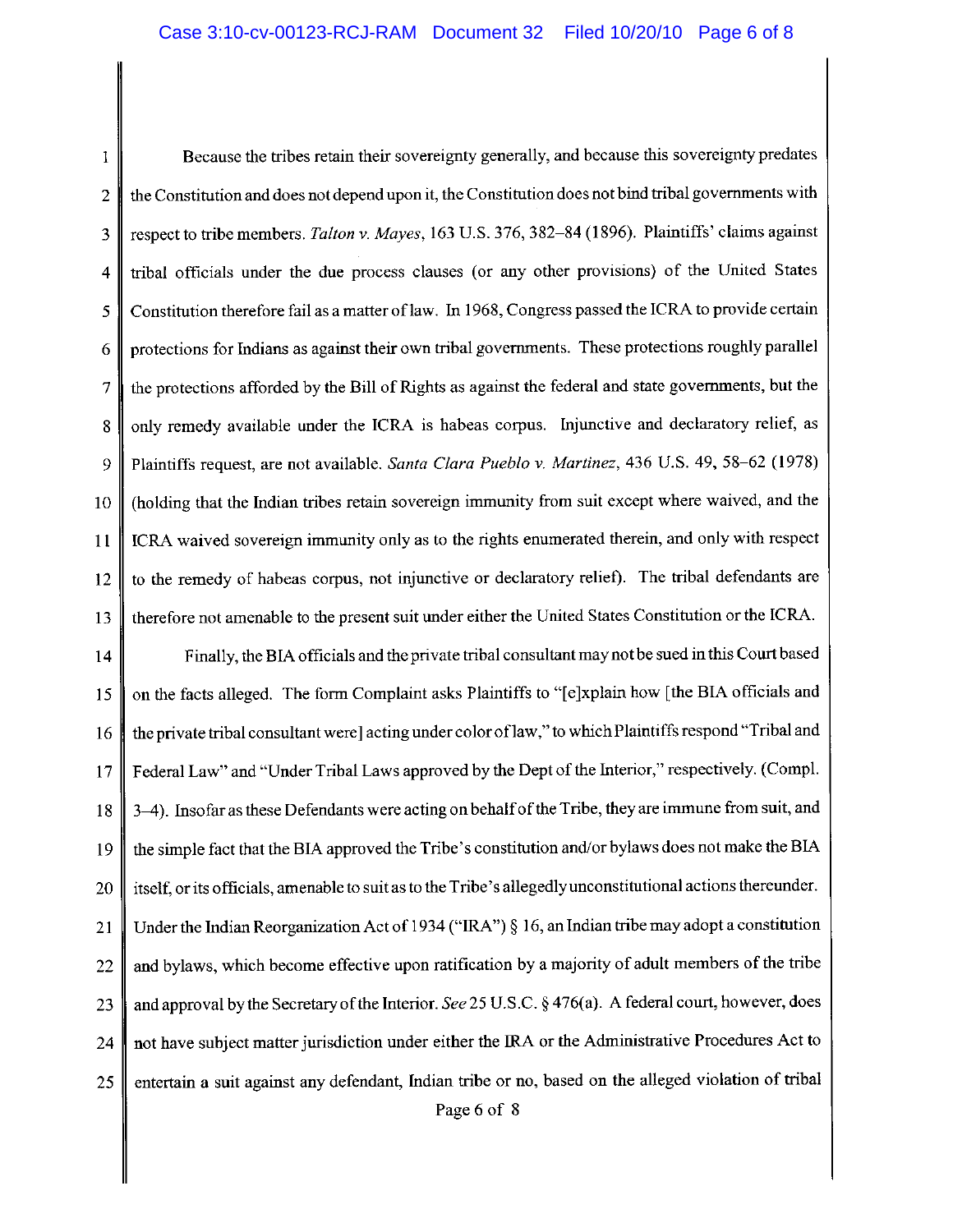election procedures, which is "an internal controversy among Indians over tribal government."  $\mathbf{1}$ Motah v. United States, 402 F.2d 1, 2 (10th Cir. 1968). Nor is there any exception to federal  $\overline{2}$ sovereign immunity that would permit such a suit against BIA officials. Motah, 402 F.2d at 2 (citing  $\overline{3}$ United States v. Sherwood, 312 U.S. 584, 586 (1941)). Plaintiffs complain of the alleged failure of  $\overline{\mathbf{4}}$ the Tribe to entertain petitions or honor referenda results. These are internal affairs of the Tribe over 5 which the Court lacks subject matter jurisdiction. See Felix. S. Cohen, Federal Handbook of Indian 6 Law 126 (1971) ("Such power [of sovereignty] includes the right to define the powers and duties of  $\overline{7}$ [tribal] officials, the manner of their appointment or election, the manner of their removal, the rules 8 they are to observe in their capacity as officials, and the forms and procedures which are to attest to 9 the authoritative character of acts done in the name of the tribe."). A tribe is immune from suit as 10 a sovereign, except where Congress has specifically stripped that immunity. See id. at 283–84 11 (quoting Thebo v. Choctaw Tribe of Indians, 66 F. 372, 373-76 (8th Cir. 1895)); see also Turner v.  $12$ 13 United States, 248 U.S. 354, 358 (1919) ("Without authorization from Congress, the Nation could not then have been sued in any court; at least without its consent."). Plaintiffs identify no statute 14 permitting suit here, except for the ICRA, the sole remedy under which is habeas corpus, not 15 declaratory or injunctive relief. 16

Plaintiffs therefore have no chance of success on the merits of the Complaint as currently 17 written. Plaintiffs have filed several motions to amend the Complaint to add additional claims 18 alluded to in the present motions but which are not yet a part of the Complaint. One such claim is 19 that the Tribe and/or the BIA has failed to make required individual distributions of the interest on 20 certain settlement funds. (See Mot. TRO 2, Apr. 12, 2010, ECF No. 9 (citing Pub. L. 101-618)). The 21 Court potentially has jurisdiction to adjudicate such a claim, at least as to the BIA. Unlike matters 22 pertaining to the internal affairs of the Tribe, such as the Tribe's internal duties to its own members, 23 an alleged violation of the United States' trust duties to Plaintiffs with respect to tribal funds can be 24 adjudicated, see Cohen at 97, but the nature of the rights of individual Indians to receive payments 25 Page 7 of 8